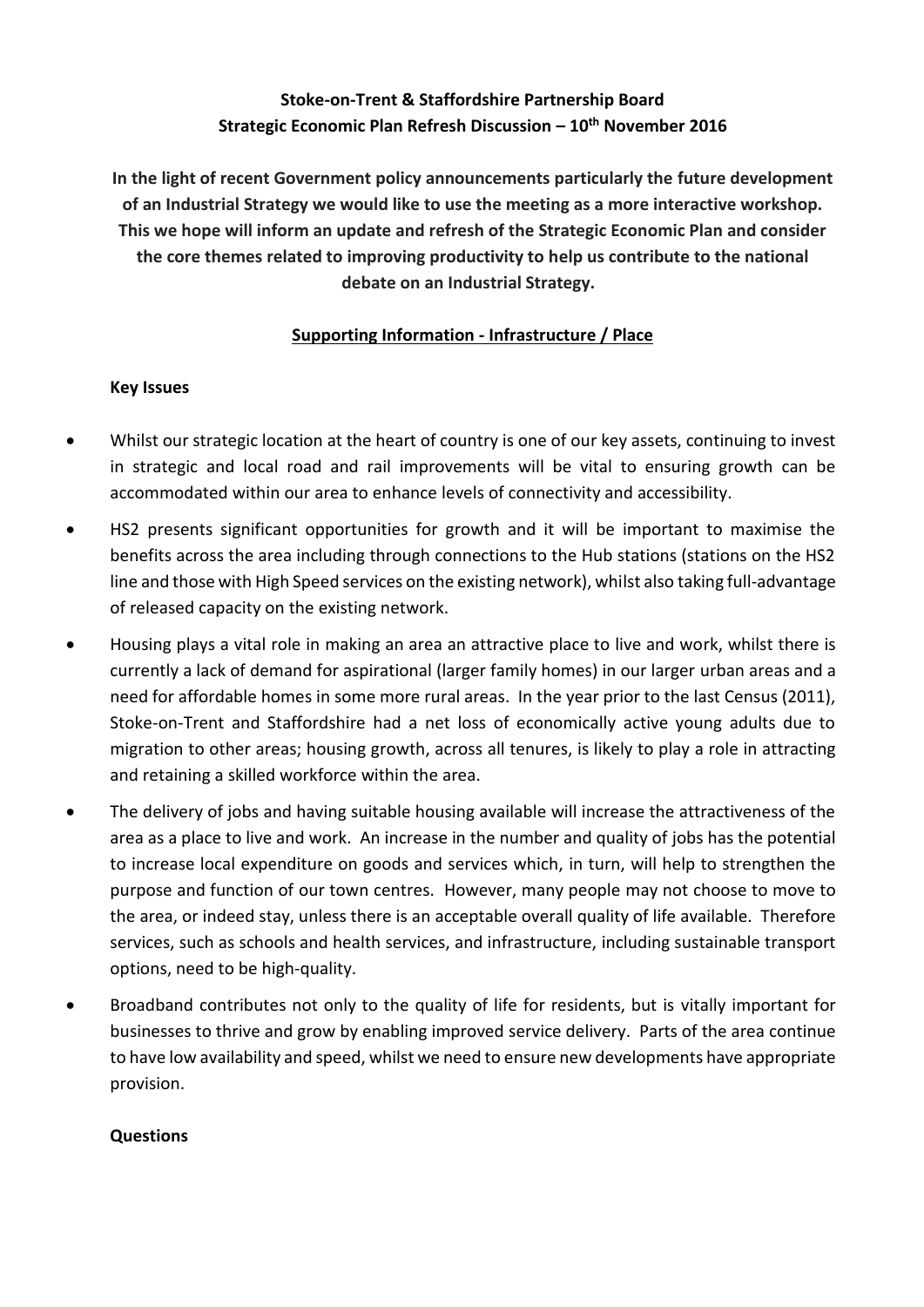- Are there any road and / or rail improvements that would have a significant positive benefit on the economy of Stoke-on-Trent and Staffordshire?
- Is broadband provision currently a barrier to growth in parts of the county and how can we further improve speed, availability and take-up within the business community?
- How can we maximise the economic benefits of HS2?
- What more can we do to facilitate and accelerate delivery of the right houses in the right locations, and improve choice within our housing offer?
- Are there any initiatives to promote, or issues to address, that would have a positive contribution to local quality of life?
- What is the role for our town centres in the future, given the changing retail and leisure offer?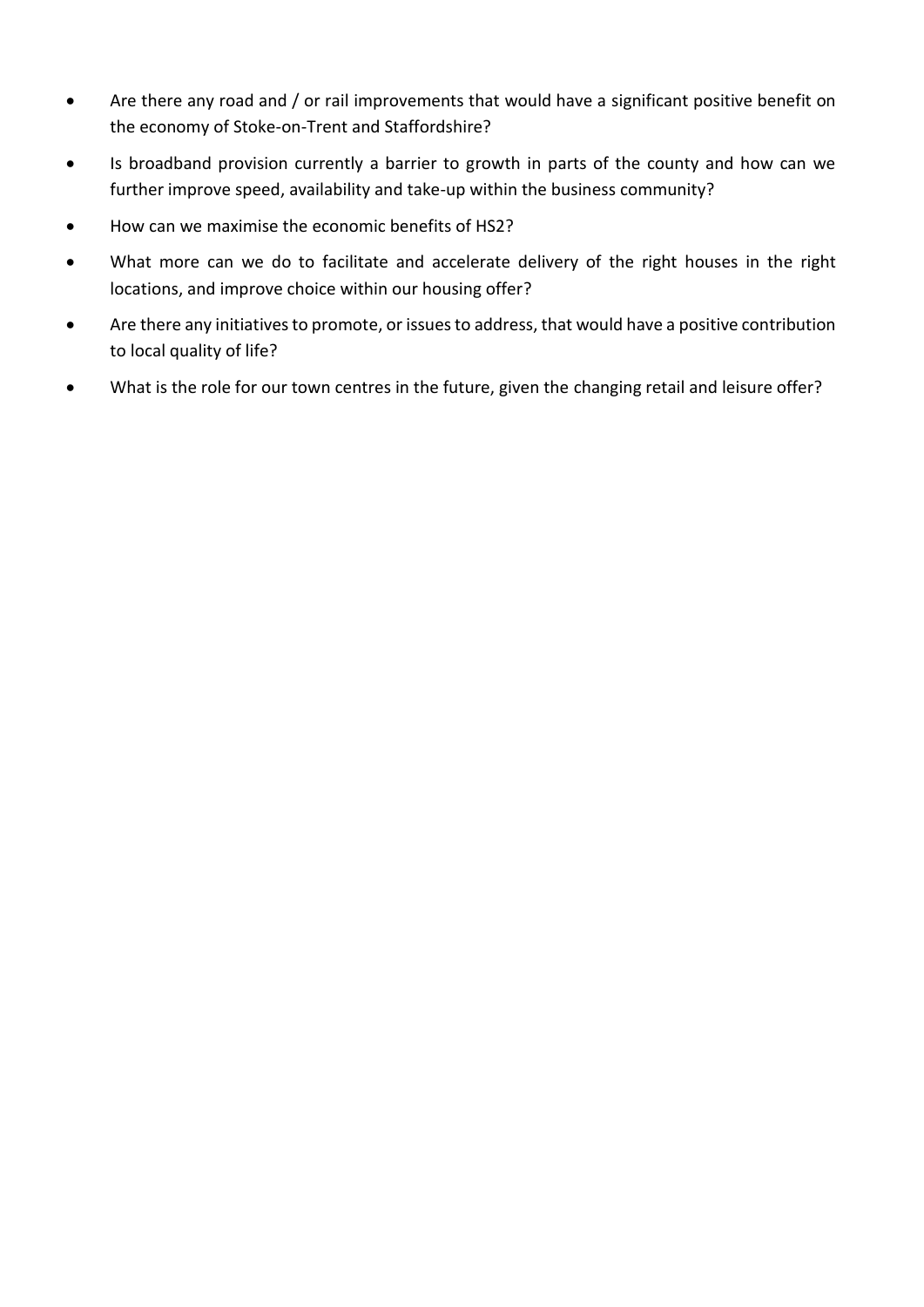## **Supporting Information - Sites / Premises**

#### **Key Issues**

- Our employment site developments have been very successful in generating new and securing existing jobs within Stoke-on-Trent and Staffordshire. It will therefore be important for Local Authorities to find ways of continuing to directly deliver sites across the area as well as enabling the delivery of the same by the private sector and other strategic partners.
- However, consideration may need to be given to the portfolio of sites and whether they are suitable for the types of businesses we are looking to develop and attract. In particular, our ability to influence and restrict the type of businesses that have located on employment sites has been dependent on ourselves or local partners directly developing and / or owning sites and premises, which invariably can have adverse financial implications (i.e. by way of forgone or reduced capital receipts / rental income).
- A lack of premises that are ready for businesses (existing and new) to move in to has been an issue in the past, although progress has been made in this regard in recent years with speculative building having resumed after the economic downturn. Having premises of various sizes and in different locations ready and available, across all use classes / tenures, will be vital if we are to take advantage of future inward investment opportunities.

- In light of continued public sector funding pressures, how can we continue to invest in employment site developments and premises?
- Are our current employment sites suitable for the types of businesses we are looking to attract and develop? If not, what do we need to do differently?
- How can we influence the types of industries and jobs that ultimately end up on our employment site developments and within our premises? And what can or might we do to promote clustering of target sectors?
- Do we currently have a suitable and sufficiently flexible portfolio of readily-available premises to:
	- o take advantage of business start-up opportunities?
	- o enable indigenous businesses to grow (a ladder of accommodation to step-up)?
	- o attract inward investment into Stoke-on-Trent and Staffordshire?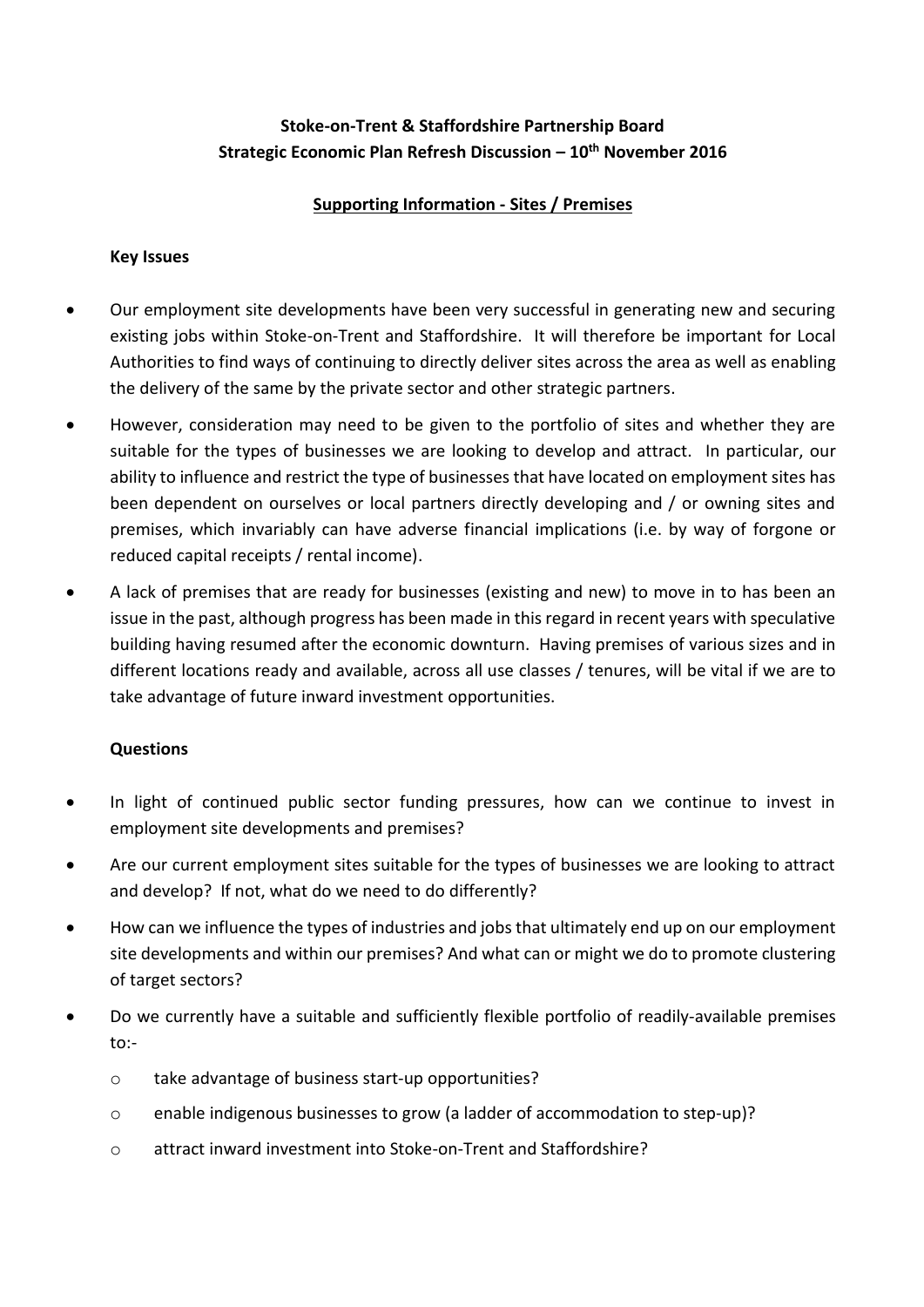## **Supporting Information - Skills**

#### **Key Issues**

- Securing a well-qualified and adaptable workforce with the skills sets appropriate to the needs of existing business sectors in Stoke-on-Trent and Staffordshire, as well as those in which we have aspirations for growth, will be vital to our economic prosperity in the short, medium and longerterm. The area's current education and skills performance tends to vary by locality, with only Lichfield, South Staffordshire and Stafford currently having a proportion of residents with a degree level qualification above the national average. Developing higher-level skills will be important in attracting and developing a greater number of highly-paid jobs within the area.
- The nature and location of provision of relevant courses may need to be considered, with a current lack of higher education provision in many parts of the county potentially affecting our ability to attract and retain people with higher level skills. Whilst our young people going to study at universities outside of the county, and particularly at high-performing universities, should be viewed positively, attracting these people back to the county is likely to bring substantial benefits and is related to the availability of good-quality jobs, housing, quality of life, etc.
- Lifelong learning will be vital to developing a highly-skilled, flexible workforce. This of course begins at school and improving school performance and addressing underperformance will be imperative. However, the vast majority of the workforce has already left the education system, and therefore upskilling and reskilling will be important in developing a greater level of skills in the short-to-medium-term.
- Careers advice will play an important role in ensuring people make good career choices throughout their lives, not only in terms of meeting the needs of existing and future employers but also encouraging people to start their own businesses, whilst leadership, management and the skills necessary to run a business will ensure that local businesses have the greatest opportunities to innovate and grow.
- The UK Employer Skills Survey consistently highlights issues of hard-to-fill vacancies and skills gaps in Stoke-on-Trent and Staffordshire. Whilst formal and job specific skills are perceived to be difficult to obtain, so are more generic employability skills. A variety of approaches may be required to address skills shortages such as further development of apprenticeships and other vocational training education provision, whilst working with providers to develop a more reactive skills system will prove beneficial in meeting employer skills gaps in the short-term.
- Whilst unemployment is at record low levels, around 60,000 residents still claim an out-of-work benefit. There are a range of factors as to why worklessness is high in certain areas such as generational factors, skills issues, poor levels of aspiration, medical conditions, lack of childcare,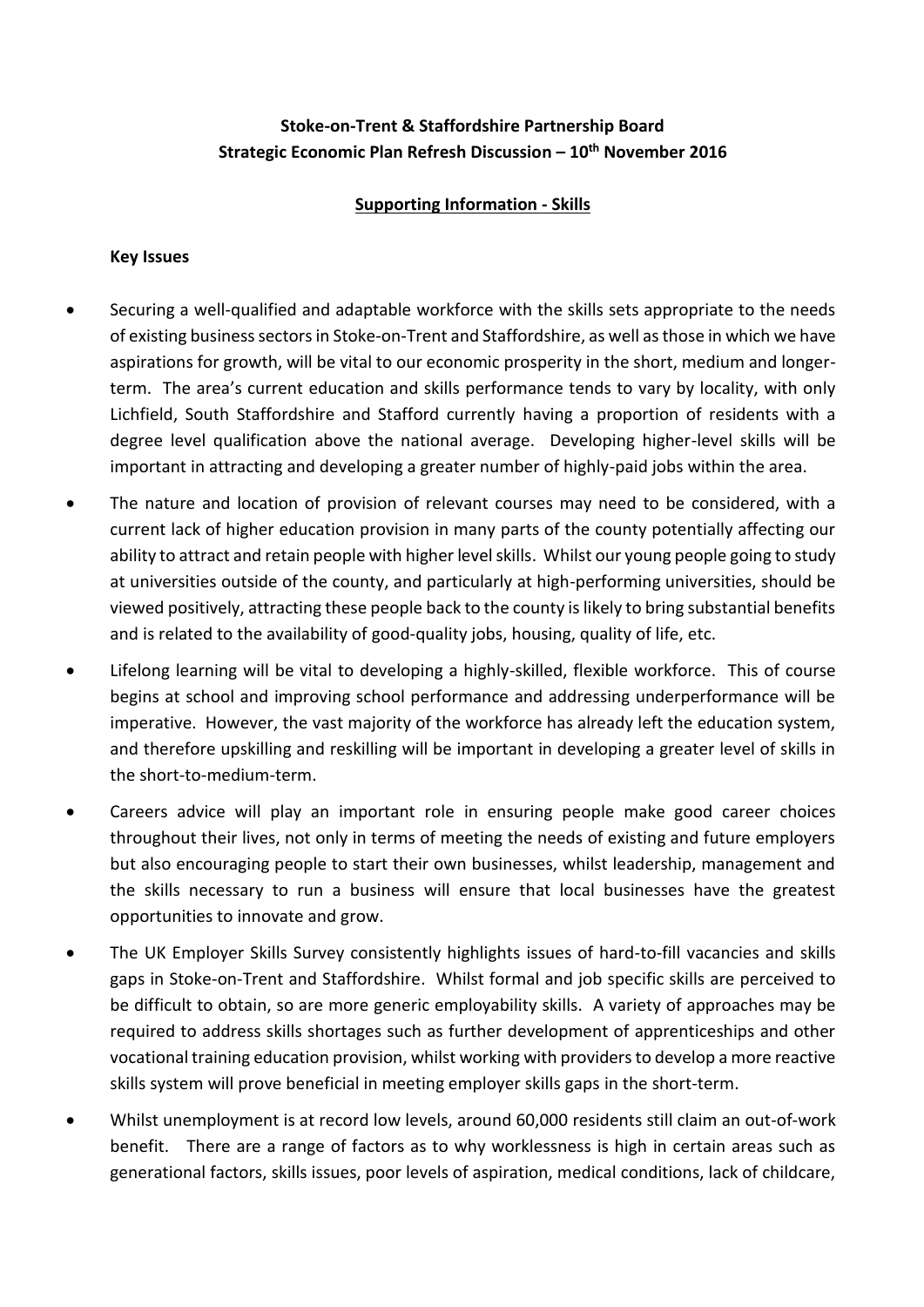etc. Encouraging and supporting people to get a job can bring substantial benefits, not only in terms of increasing productivity but also reducing the demand on public services.

- To what extent do you believe the skills or our workforce currently meet business need, and if you believe there are skills gaps, how can these be addressed?
- What is the role of business in future skills development?
- Why do we currently lag behind other areas in terms of residents having higher level skills, and how can this be addressed?
- Are there issues related to education and skills provision within the area, particularly in regard to the location and availability of courses / training?
- To what extent do you believe that the lack of higher education facilities in parts of the county negatively impacts on levels of innovation?
- What do you think of the current careers advice offer and how may this be improved?
- How can we encourage and support a greater degree of upskilling and reskilling amongst our workforce?
- How can we help to address unemployment and economic activity amongst our residents, thereby improving productivity and addressing skills shortages? What role can businesses play in addressing this issue?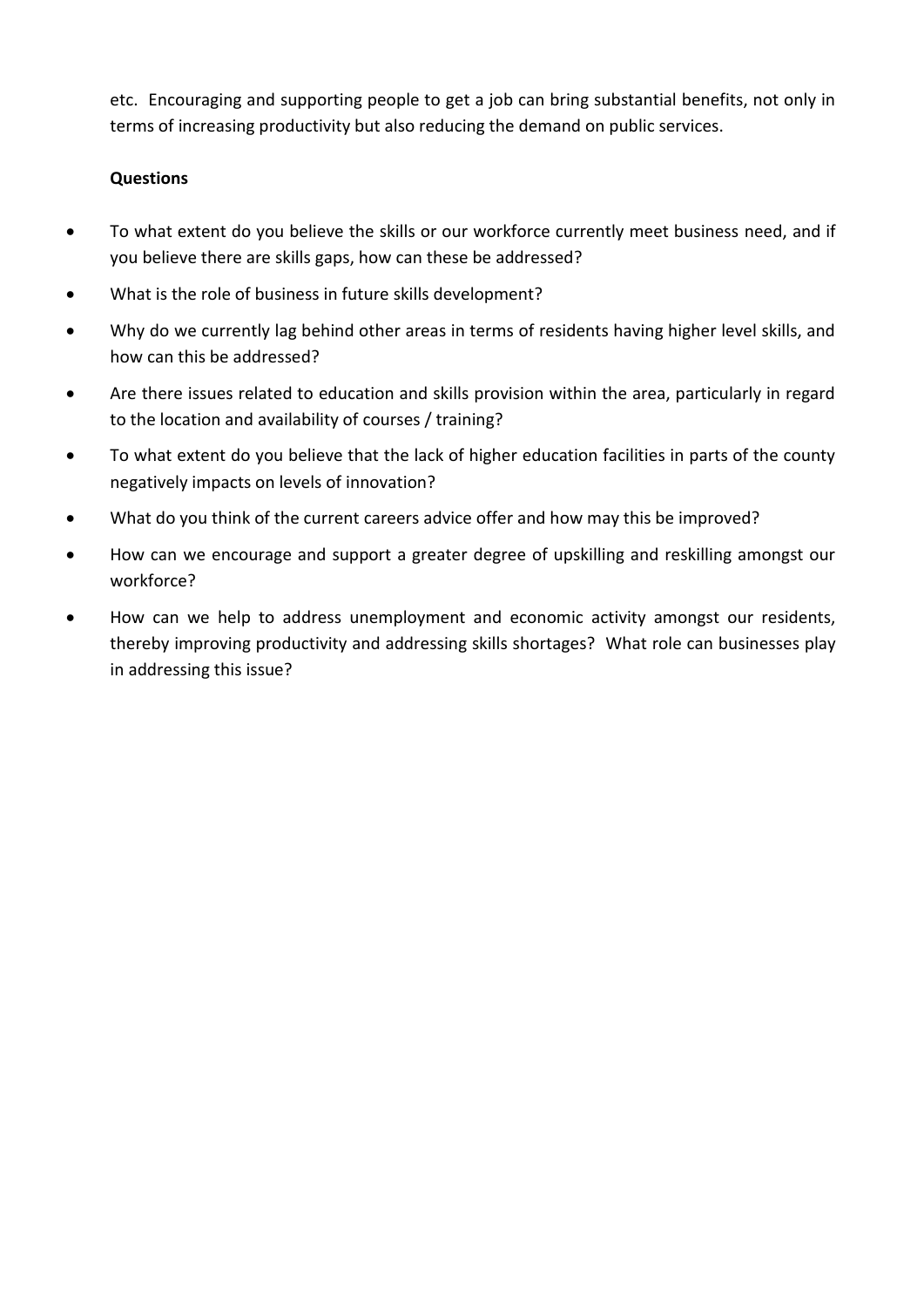## **Supporting Information - Innovation**

#### **Key Issues**

- Innovation is the successful exploitation of new ideas. New ideas can take the form of new technologies, new products or new corporate structures and ways of working, all of which can be drivers of productivity within firms.
- At a regional level, the number of patent applications filed within the West Midlands is relatively low in comparison to other English Regions, although the proportion of patents actually granted is the highest of all regions.
- At a more local level it is believed that there are large variances in levels of innovation. Although it cannot be said with any great certainty, this is likely to be due to a variety of reasons including the presence of major employers engaged in innovation activities. A number of companies within the UK top 20 companies in terms of patents granted in 2015 have a presence in Stoke-on-Trent and Staffordshire, including Jaguar Land Rover, General Electric and Siemens.
- It will be important to build upon our existing science and innovation base, and this is likely to include strengthened links between business and research institutions, including universities. It will also be important to consider how our sites and premises are supporting the development of innovative businesses, such as through science parks where businesses and the university coexist and co-operate.
- The Midlands Science and Innovation Audit (SIA) is currently being progressed and will assess the relative innovation strengths within the wider Midlands, as well as Stoke-on-Trent and Staffordshire. It will be vital that we take account of the findings of the SIA and ensure that they are acted upon. This may include gaps in science and innovation activities that we can look to address within the area, including activities and initiatives to improve employable skills.

- How can we encourage greater levels innovation within Stoke-on-Trent and Staffordshire?
- How can universities (local and beyond our borders) contribute to increased levels of innovation, including through stronger links with businesses?
- How can our sites and premises support the development of innovative businesses?
- Do you believe that there any specific gaps in science and innovation activities that need to be addressed within Stoke-on-Trent and Staffordshire, and if so, how might they be tackled?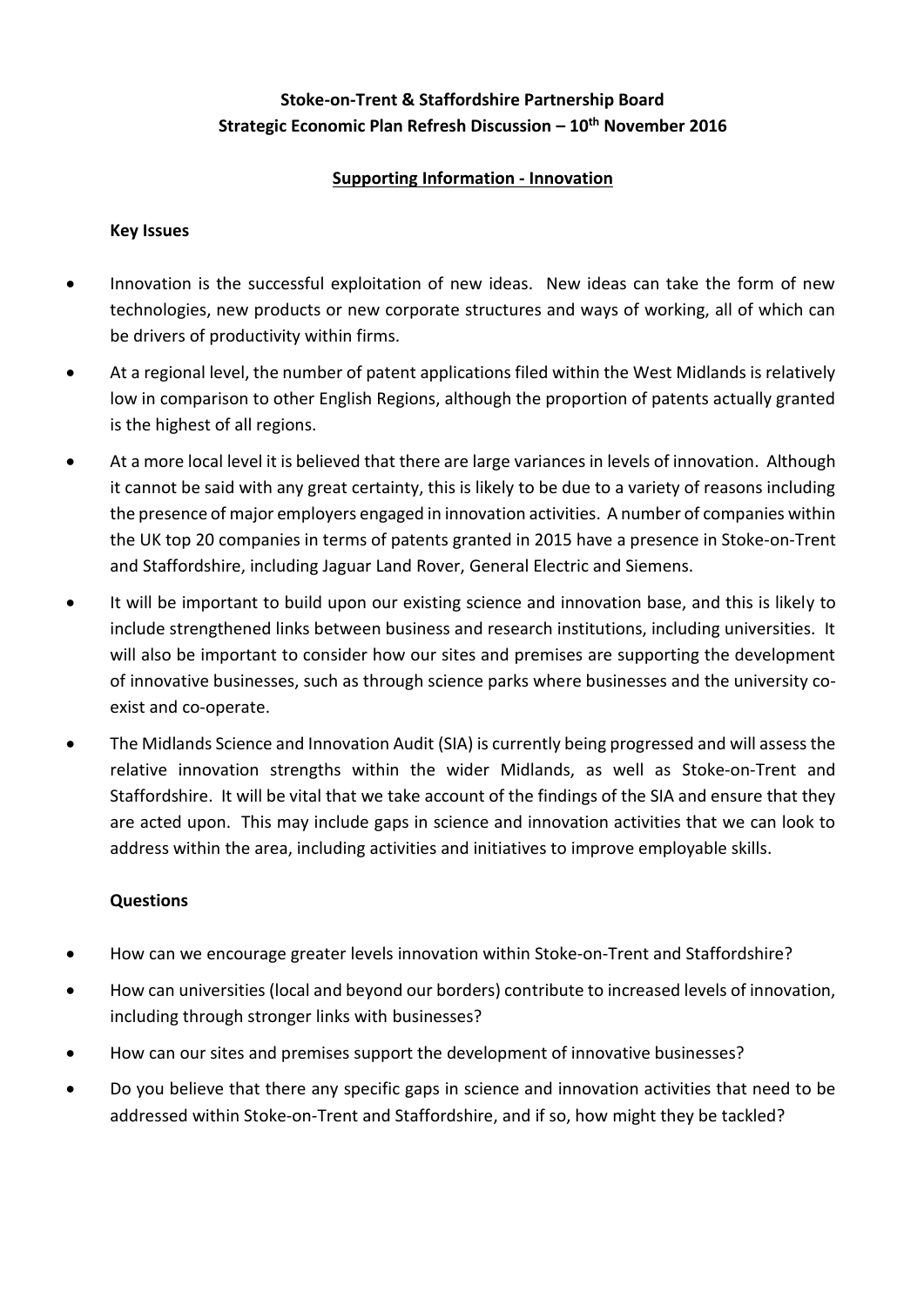### **Supporting Information – Business Intelligence / Support**

#### **Key Issues**

- Supporting businesses to start-up, survive and thrive is an important part of the economic growth agenda. It has proven difficult in the past to specifically foster start-ups with growth potential, but clearly the more new businesses started in the area, the greater the chance that a number of these businesses will be successful. Despite experiencing a significant increase in start-ups in recent years, we continue to lag behind regional and national averages in start-up levels, whilst there are substantial variations across the area with the north of Stoke-on-Trent and Staffordshire historically experiencing particularly low levels of start-ups.
- There are a range of issues that are likely to affect the number of start-ups in Stoke-on-Trent and Staffordshire, many of which will be similar to the economy as a whole such as having suitable premises available, high-quality infrastructure, skills of residents, housing availability and the attractiveness of the area as a place to live and work. However, a number of other more specific issues may need to be considered including the lack of equity funding, national labour policy acting as a disincentive to starting a business and creating an entrepreneurial culture amongst our younger population.
- Increasing levels of trade is an important aspect of supporting businesses to grow, while the West Midlands Region has experienced very large increases in goods exports in recent years and far greater than any other part of the UK. Regardless of the implications of Brexit, it will be important to continue to support businesses to export internationally. However, at a local level it will also be important to ensure that businesses are able to operate outside of Stoke-on-Trent and Staffordshire. A business selling goods and services beyond Stoke-on-Trent and Staffordshire generates more wealth in the local area, including all of the positive benefits that this brings. There may also be a role for providing intelligence to businesses to support them in identifying opportunities to build their customer base.

- How can we help to develop a greater number of business start-ups within Stoke-on-Trent and Staffordshire, and improve the rates of survival?
- What specific actions are required to enable more inward investment into Stoke-on-Trent and Staffordshire (i.e. what do we need to do that is different to the existing approach)?
- How can we encourage and support our indigenous businesses to develop and grow?
- How can we encourage local businesses to trade, not just internationally but also outside of Stoke-on-Trent and Staffordshire to other parts of the UK?
- Are there any gaps in the current business support offer?